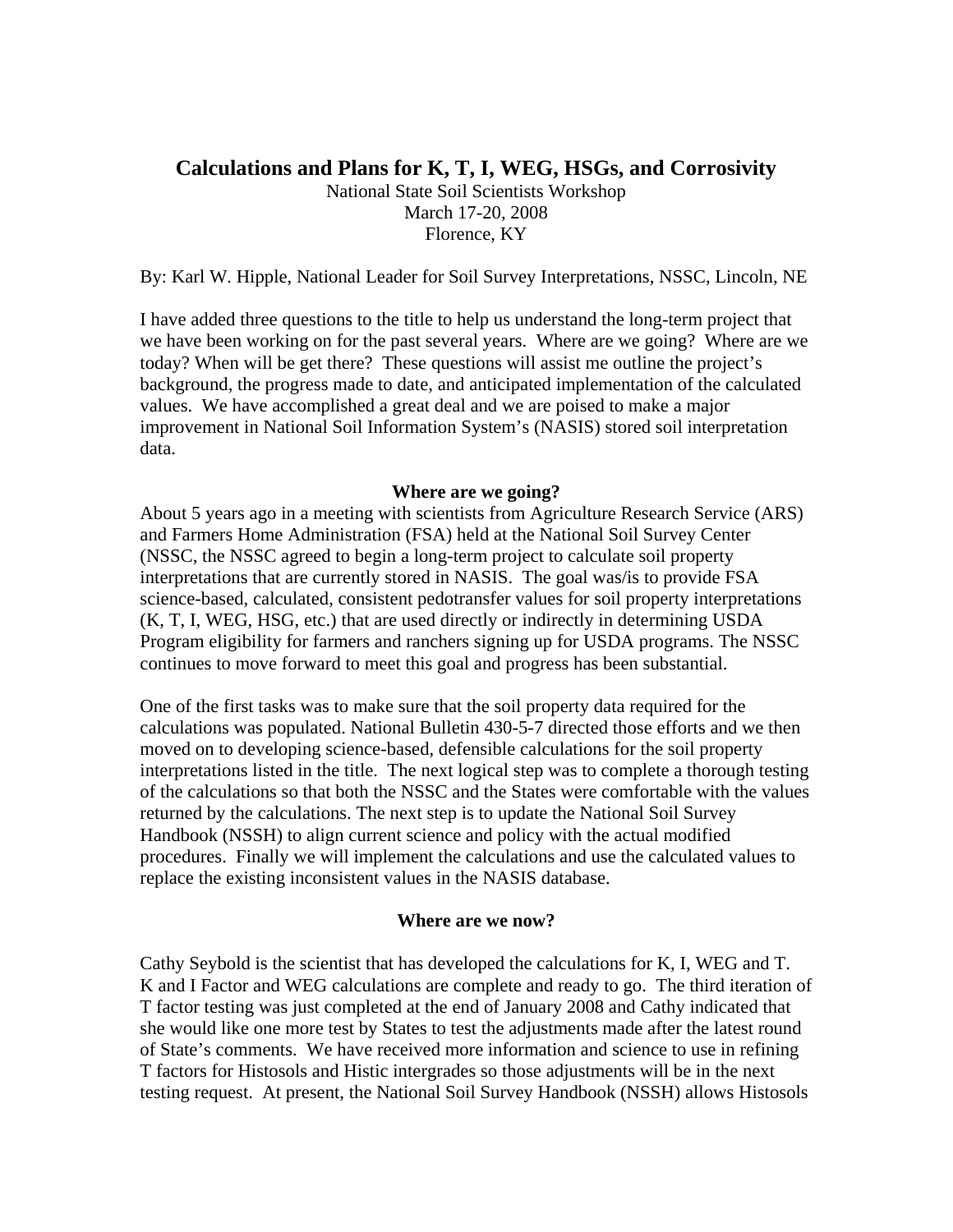and Histic intergrades to be rated with T factors of 1, 2, and 3. We will be making adjustments to these values because the volume of 1, 2, or 3 tons of organic material is dramatically different than the volume of 1, 2, or 3 tons of mineral soil. We anticipate allowing T factors of 0.2, 0.4, 0.6, and 0.8 to be used exclusively for Histosols and Histic intergrades.

Bob Dobos has worked very hard, in conjunction with engineering staff from NHQ, to design and program Hydrologic Soil Group (HSG) criteria and that model is ready to go. We are making some minor corrections to the printed materials to make them easier to use and correct some typos but the calculation is complete. We are currently working with NHQ Engineering staff to reissue National Engineering Manual Chapter 7. The main differences are the corrected typos and instead of having 2 tables for determining HSGs there will be a single table with additional footnotes. This information will assist users to use and understand the rating system.

Version 1.0 of the National Commodity Crop Productivity Index (NCCPI) was designed by Bob Dobos and Ray Sinclair and is ready for use. An *NCCPI Users Guide* is written and Stan Anderson has completed editing it and it will be issued soon as a loose leafed publication. Bob Dobos and Ray Sinclair have presented the NCCPI to NHQ Operations staff, FSA folks and ARS folks. It was well received and it is anticipated it will have utility for use as the new Farm Bill is implemented. One anticipated use is to assist FSA as they strive to update the Soil Rental Rates for their programs.

Paul Finnell is working on a calculation for steel corrosivity that we anticipate releasing for testing late this spring or summer. He has incorporated additional science that has been around awhile but had previously not been used in our soil survey guides. The calculation will dramatically improve corrosivity ratings for steel.

The NSSC will issue a National Bulletin in May or June 2008 with a list of the reports included for States to use in testing and checking data. From our observations at NSSC, it appears that many of the differences that occur in calculated values are caused by inconsistent data. So we hope that States will begin to carefully look at their data so that when we move to calculate and populate the calculated values into NASIS, most of the bugs will be worked out.

## **When will we get there?**

We anticipate that States will begin testing and checking data as soon as they can after the National Bulletin is issued. We realize that it is field season but hopefully by the new Fiscal Year (October 2008) this task can begin. In January 2009, the calculations and models will be turned on and States can begin to upload new datasets to the Soil Data Mart (SDM) if they are ready. The plan is to begin to focus refreshing datasets on SDM beginning in April 2009 with all datasets refreshed on the SDM by January 2010. We are aware of the hardware stresses created when everyone uploads data to the SDM all at once so we hope you will upload datasets as they are ready rather than wait until December 2009 and try to push them up all at once.